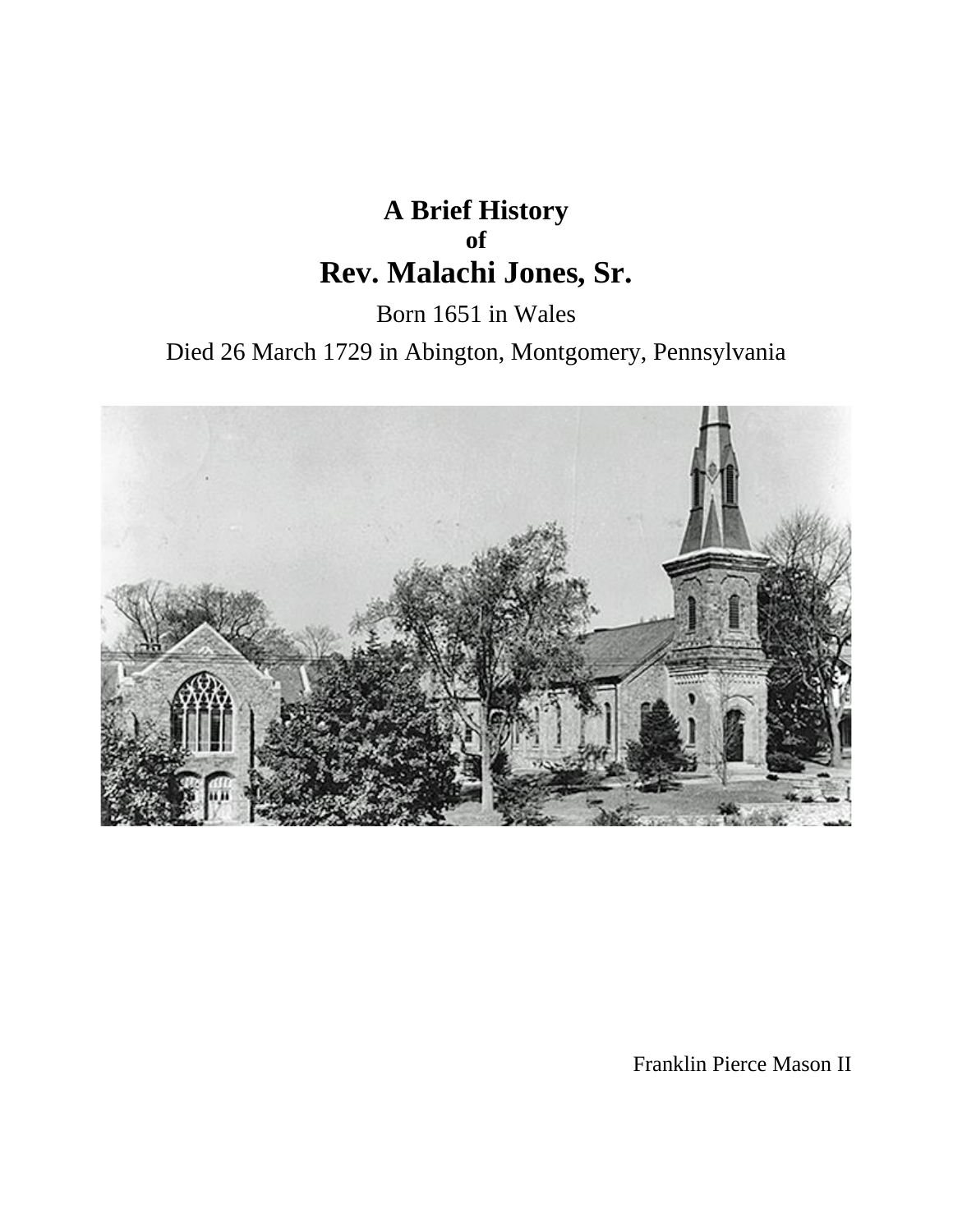## **Rev. Malachi Jones, Sr.**

Franklin P. Mason II

Malachi Jones<sup>1,2,3</sup> was born in about 1651 in Wales.<sup>4</sup>

Malachi received his education in Wales, and he entered the ministry in Wales at an early age.

Malachi Jones served as a [Dissenting](https://en.wikipedia.org/wiki/Dissenter) preacher in "the welch part of Herefordshire" (Refer to the Appendix.) sometime after 1689 (at age 38 years). His ministry was supported by the [Congregational Fund](https://en.wikipedia.org/wiki/Congregational_Board_of_Education) in London, which provided Him with at least four grants between 1697 and 1704.

His earliest recorded residence is in the Parish of [Clodock,](https://en.wikipedia.org/wiki/Clodock) [Herefordshire,](https://en.wikipedia.org/wiki/Herefordshire) where he was employed as a tanner between 1693 and 1694. (Apparently, Malachi was employed in a more usual trade as well as attending to his pastoral duties.)

Malachi Jones married Mary [ ] in about 1681, probably in Wales.

Malachi and Mary Jones had the following children, all of whom were born in Wales (or near Wales in Herefordshire, England):

Samuel Jones, b. 1682, d. 1719

Benjamin Jones, b. March 1683, d. 1748 [Katherine Crusan, m. 1717, 10 children]

Ann Jones, b 1686, d. 1754 [Rev. David Evans]

Mary Jones, b. 1688 [Abenego Thomas, six children]

Elizabeth Jones b. 1690, d 1735 [David Parry, m. 1727]

Malachi Jones, b. 1695, d 1748 [Mary Parry, m. 1729]

Joshua Jones, b. 1697, d. 1781 [Hanna Given, m. 1735]

Martha Jones [John Parry, m. 1729]

[Note that three of the Jones siblings married three Parry siblings.]

Perhaps Malachi's most famous child was the Dissenting educator [Samuel Jones,](https://en.wikipedia.org/wiki/Samuel_Jones_(academy_tutor))<sup>5</sup> who remained in Great Britain when his father and most of the other family members immigrated to America.

In May of 1713 (at age 62 years), Malachi Jones (with almost his entire family—wife and children—and with a company of his followers) sailed from Bristol, England bound for Pennsylvania aboard the frigate *Foy*.

During the first decades of the 1700's large numbers of Welsh left their native land for America and settled mainly in Pennsylvania.

This Jones family (and their associates), settled in Abington, fourteen miles north of Philadelphia.

<sup>3</sup> https://www.genealogy.com/ftm/n/o/r/Beverly-A-Norton/WEBSITE-0001/UHP-0311.html

<sup>1</sup> *https://en.wikipedia.org/wiki/Malachi\_Jones\_(clergyman)* 2

*https://www.google.com/books/edition/Publications\_of\_the\_Buffalo\_Historical\_S/INYwAQAAMAAJ?hl=en&gbpv=1& dq="Notes+on+the+ancestry+and+descendants+of+Horatio+Jones"&pg=PA521&printsec=frontcover*

<sup>&</sup>lt;sup>4</sup> There is some information abroad concerning the parentage and children of Malachi Jones that I believe is in error.

<sup>(</sup>Jones is a very common name, especially in Wales.) Please verify all your facts before you publish them.

<sup>5</sup> *https://en.wikipedia.org/wiki/Samuel\_Jones\_(academy\_tutor)*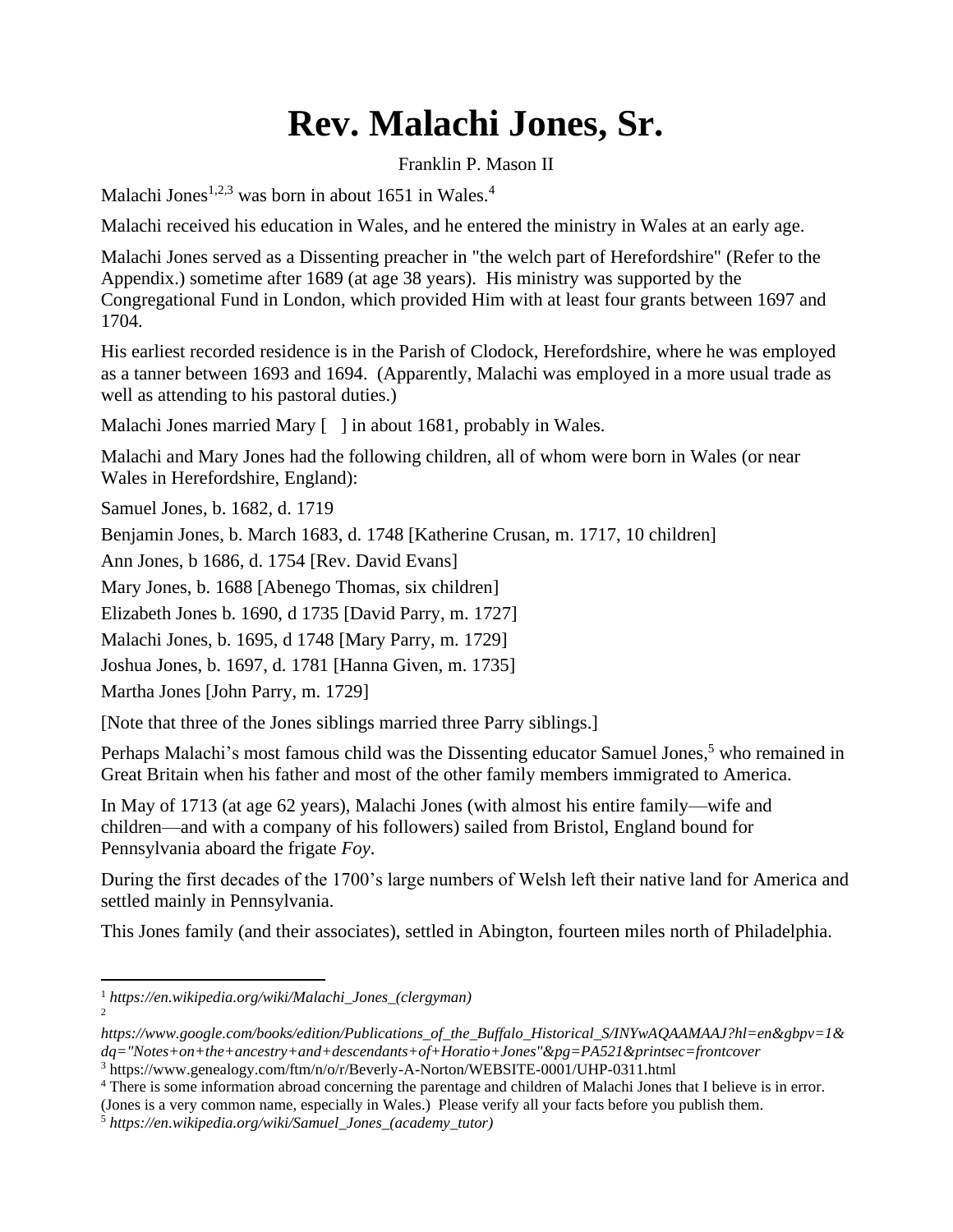In September 1714, Malachi Jones was received into fellowship by the Presbytery of Philadelphia, which had then been organized for eight years and numbered 11 ministers. During that year a church organization was established at Abington with Rev. Malachi Jones as pastor.

In addition, the First Presbyterian Church, or Great Valley church, was organized in 1714, and the Rev. Malachi Jones officiated as its pastor until 1720. This church is about 20 miles, as the crow flies, from Abington, and Malachi no doubt officiated at both congregations.

On 25 August 1719, Rev. Jones deeded to certain trustees for 10 shillings in silver, 1/2 acre of land to "build a house of worship there on and bury the dead". On this ground the congregation erected a log building said to have been the first place of public worship possessed by the Presbyterian domination within the limits of Montgomery County.

The Rev. Malachi Jones is buried in the graveyard of the church he founded in Abington. And his tombstone, a large flat slab supported upon four pieces of brick, is still to be seen there. (Refer to the Appendix.)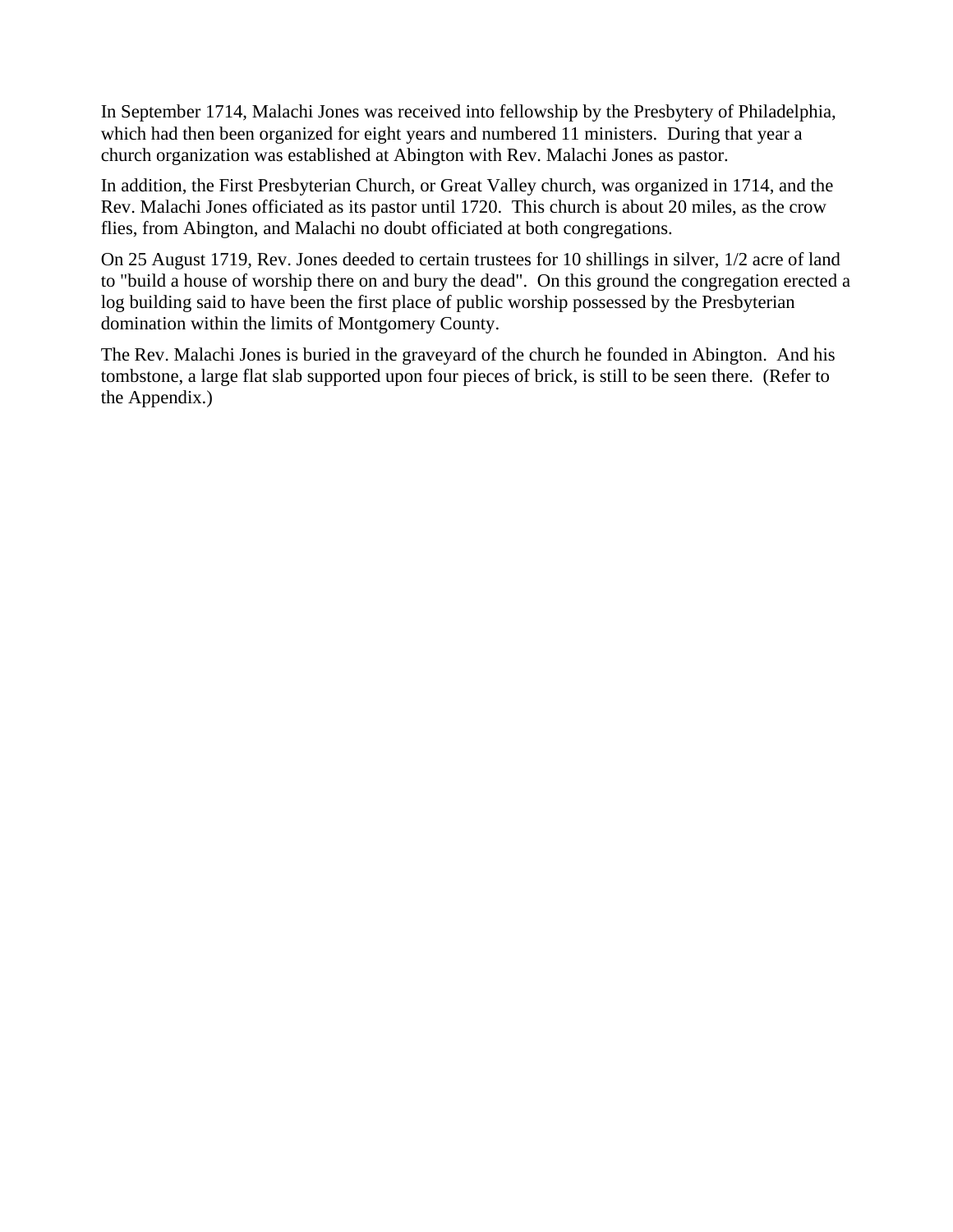## **Appendix**



Map of Welch speaking portions of Wales and England in 1891, showing where Malachi Jones preached in the Welch speaking portion of Herefordshire in the 1690s' through the 1710's